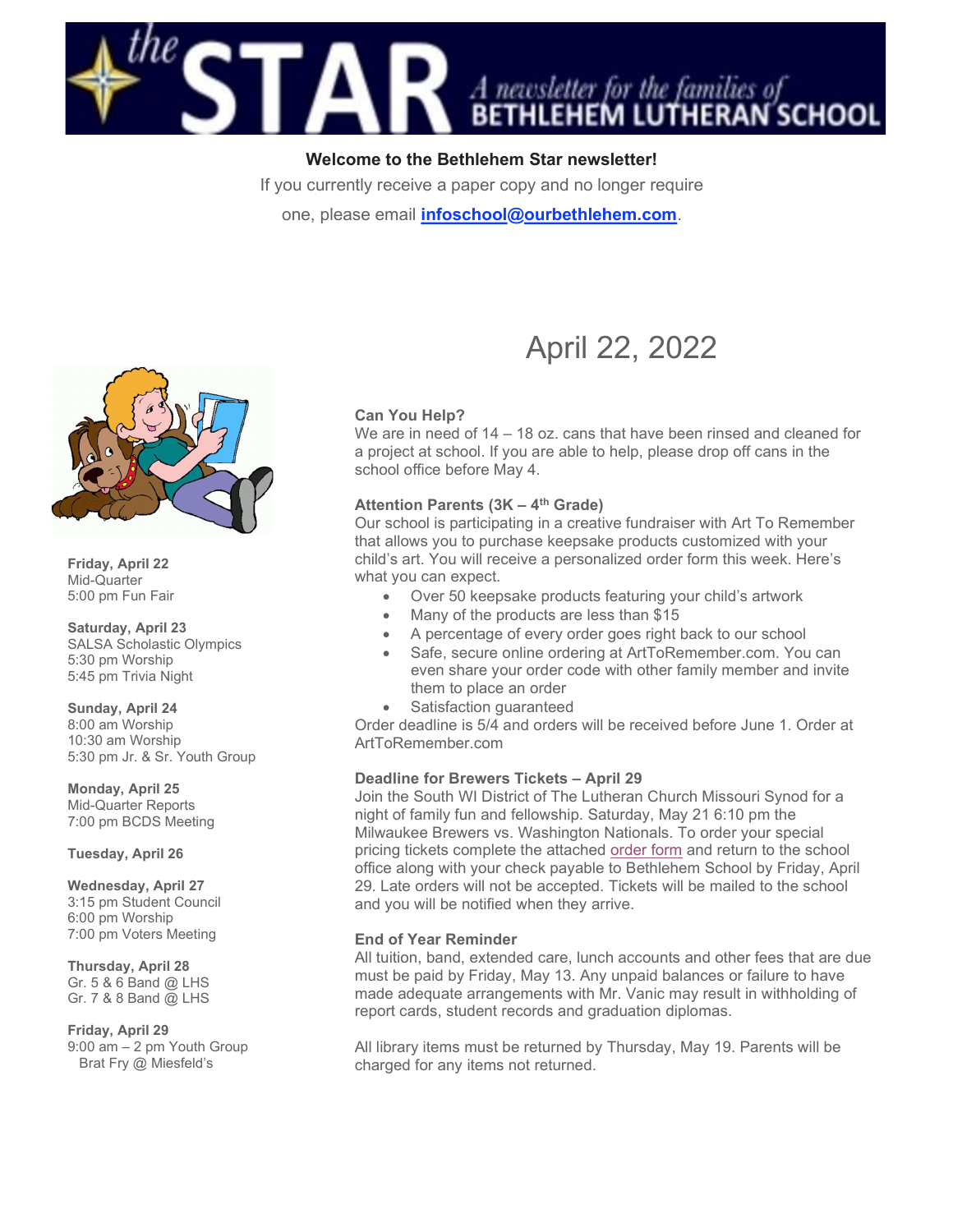

#### Monday, April 25 Chicken Alfredo Garlic Bread California Blend Broccoli Peaches Apple Sauce

## Tuesday, April 26

Walking Tacos Refried Beans Corn Pineapple Mandarin Oranges

#### Wednesday, April 27

Swedish Meatballs Bun Green Beans Carrots & Cauliflower Pears Grapes

## Thursday, April 28

Egg Patty and Muffin Hash Brown **Carrots** Bananas Strawberry Cups

## Friday, April 29

Sloppy Joe Baked Beans Peas Apple Slices **Craisins** Baked Lays

#### Sandwich of the Week: Cold Turkey & Cheese

USDA is an equal opportunity provider.

## Schedule for Wednesday, June 1

Our last day of school will take place Wednesday, June 1. School will begin at the usual time and we will begin our closing service at approximately 8:30 am. All students in 3K – grade 8 and parents are welcome to join us for the closing service. We will dismiss after the service at approximately 9:00 am.



There will be Extended Care available before school, but there will be no extended care following dismissal.

Following dismissal, students, parents and families are invited to attend the school picnic at Roosevelt Park until 1:00 pm. Parents are responsible for the transportation to and from the picnic as well as supervision of your children during the picnic. If you will not be attending the picnic, please make sure you have made arrangements for your children. East student will receive tickets for a sandwich and drink at the picnic and additional food and beverages will be available for purchase. In case of bad weather, we will dismiss after the closing service and there will be no picnic.

#### Bethlehem VBS

Bethlehem VBS will run August 1-4. If you are interested in helping plan and organize VBS this year please contact Katie Schallock at katie.schallock@ourbethlehem.com. A planning committee meeting will be planned for after Easter. Watch for more details to come!

# Caddie Program at Pine Hills Country

Boys and girls ages 13 and over are invited to attend caddie training at Pine Hills Country Club. Training will take place May 6, 7, 13 & 14 from 4:00 pm to 6:00 pm each day. Attendance is required for 3 or the 4 days. No prior application is required a you enroll the first day of training. Parents are asked to attend the first 20 minutes of the first training day to learn about the program and to know what their kids are involved in.

1<sup>st</sup> year rookie caddies get anywhere from 5 to 20 loops in the season, veteran caddies can get up to 30/35/40 loops depending on their interest level and ambition.

Potential for an Evans Scholarship exists as Pine Hills country Club has over 90 caddies that have attended college on a full room & board scholarship. Grades/Caddie Record/Financial Need/Character are the requirements established by the Western Golf Association for this scholarship.

If you have questions, please contact Pine Hills Golf Shop at 920-458-3536 or email golfshop@pinehillscc.com